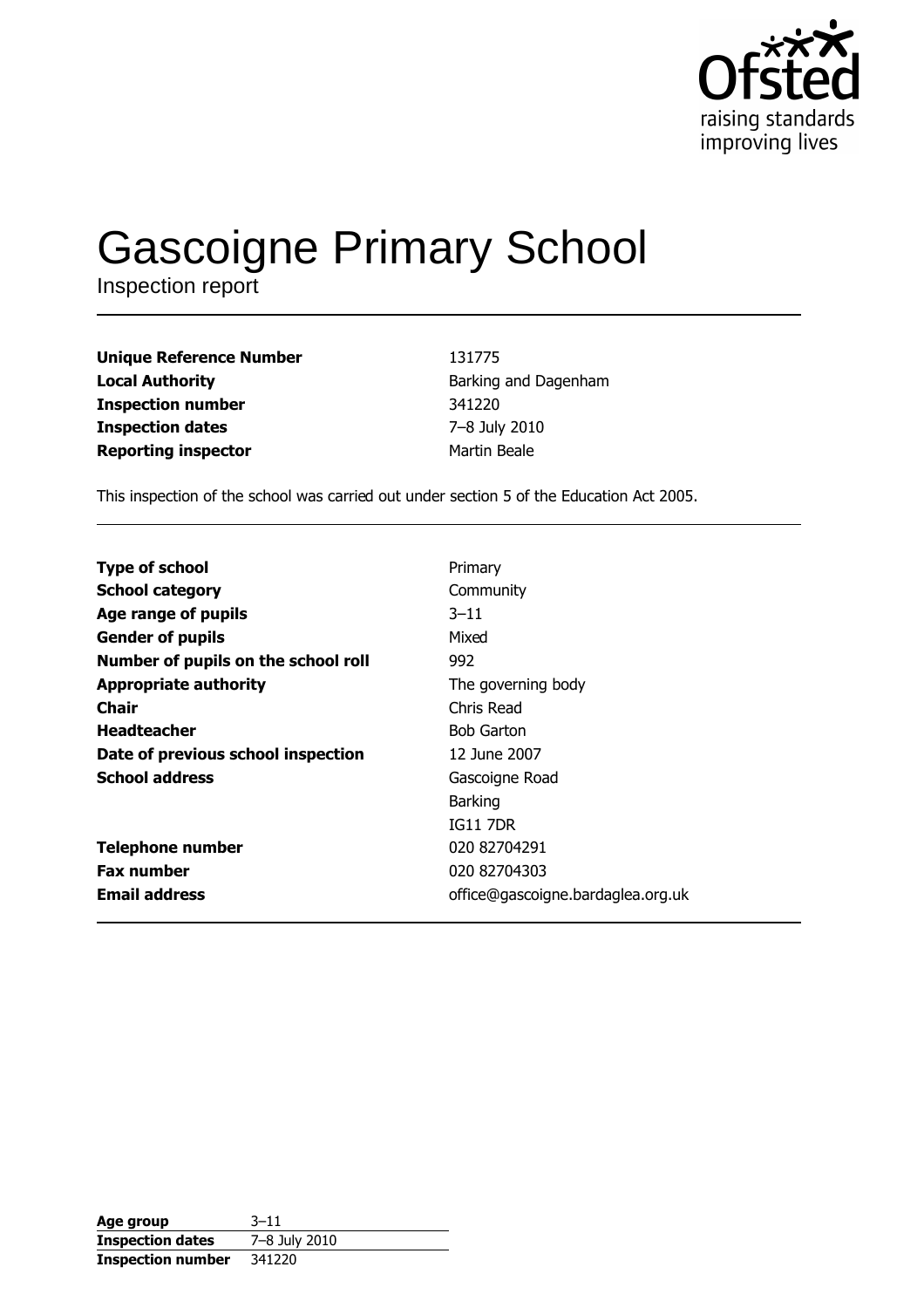The Office for Standards in Education, Children's Services and Skills (Ofsted) regulates and inspects to achieve excellence in the care of children and young people, and in education and skills for learners of all ages. It regulates and inspects childcare and children's social care, and inspects the Children and Family Court Advisory Support Service (Cafcass), schools, colleges, initial teacher training, work-based learning and skills training, adult and community learning, and education and training in prisons and other secure establishments. It rates council children's services, and inspects services for looked after children, safequarding and child protection.

Further copies of this report are obtainable from the school. Under the Education Act 2005, the school must provide a copy of this report free of charge to certain categories of people. A charge not exceeding the full cost of reproduction may be made for any other copies supplied.

If you would like a copy of this document in a different format, such as large print or Braille, please telephone 08456 404045, or email enquiries@ofsted.gov.uk.

You may copy all or parts of this document for non-commercial educational purposes, as long as you give details of the source and date of publication and do not alter the documentation in any way.

Royal Exchange Buildings St Ann's Square Manchester M2 7LA T: 08456 404045 Textphone: 0161 618 8524 E: enquiries@ofsted.gov.uk W: www.ofsted.gov.uk © Crown copyright 2010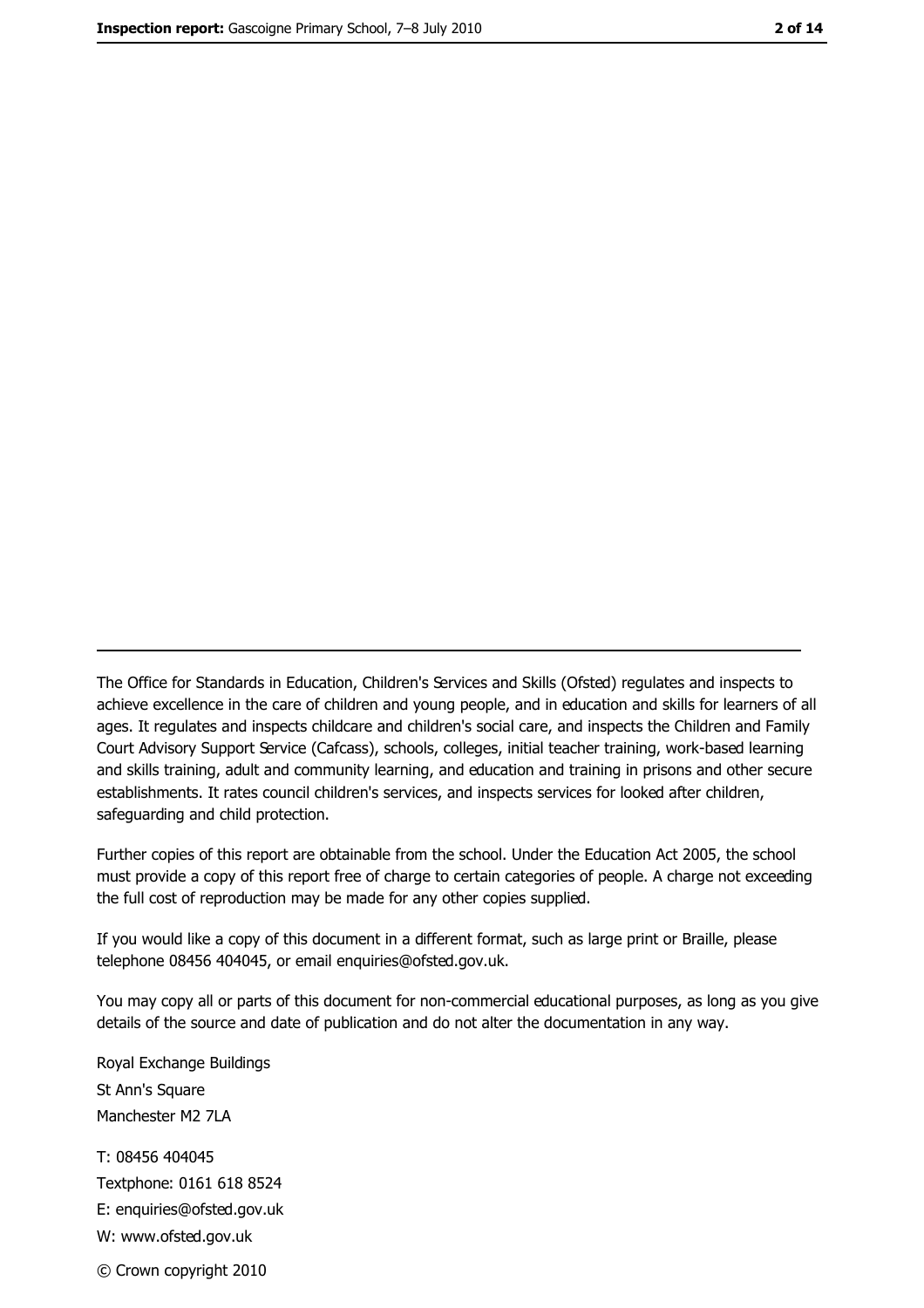# **Introduction**

This inspection was carried out by five additional inspectors. They visited 34 lessons seeing each teacher only once, and held meetings with staff, groups of pupils and the Chair of the Governing Body. Discussions were also held with parents and carers as they arrived with their children at the start of the day. Inspectors observed the school's work, and scrutinised assessment information, pupils' books, records of pupils' progress and improvement plans. The team analysed 412 parental questionnaires, 129 responses to the pupil survey and 48 responses to the staff questionnaire.

The inspection team reviewed many aspects of the school's work. It looked in detail at the following:

- evidence to show whether the emphasis on improving writing is having an impact  $\blacksquare$
- how well teachers meet the needs of all pupils in their classes  $\blacksquare$
- the impact of action taken to improve the quality of teaching  $\blacksquare$
- the effectiveness of support for the academic and personal development of the  $\blacksquare$ more vulnerable pupils, including newcomers to the school.

## **Information about the school**

Most pupils are from minority ethnic backgrounds in this very large primary school, with the largest groups being of Black African or Eastern European heritages. Most are from homes where English is spoken as an additional language and more than a quarter are at an early stage of learning English. The proportion of pupils known to be eligible for free school meals is very high and many more pupils than in most schools join or leave other than at the usual times. The proportion of pupils with special educational needs and/or disabilities is average; their needs are mostly associated with learning difficulties related to literacy and to speech and language. Children in the Early Years Foundation Stage are taught in two part-time Nursery classes and five Reception classes. The school has achieved Healthy Schools status. The school hosts a privately-run breakfast and after-school club which was inspected separately.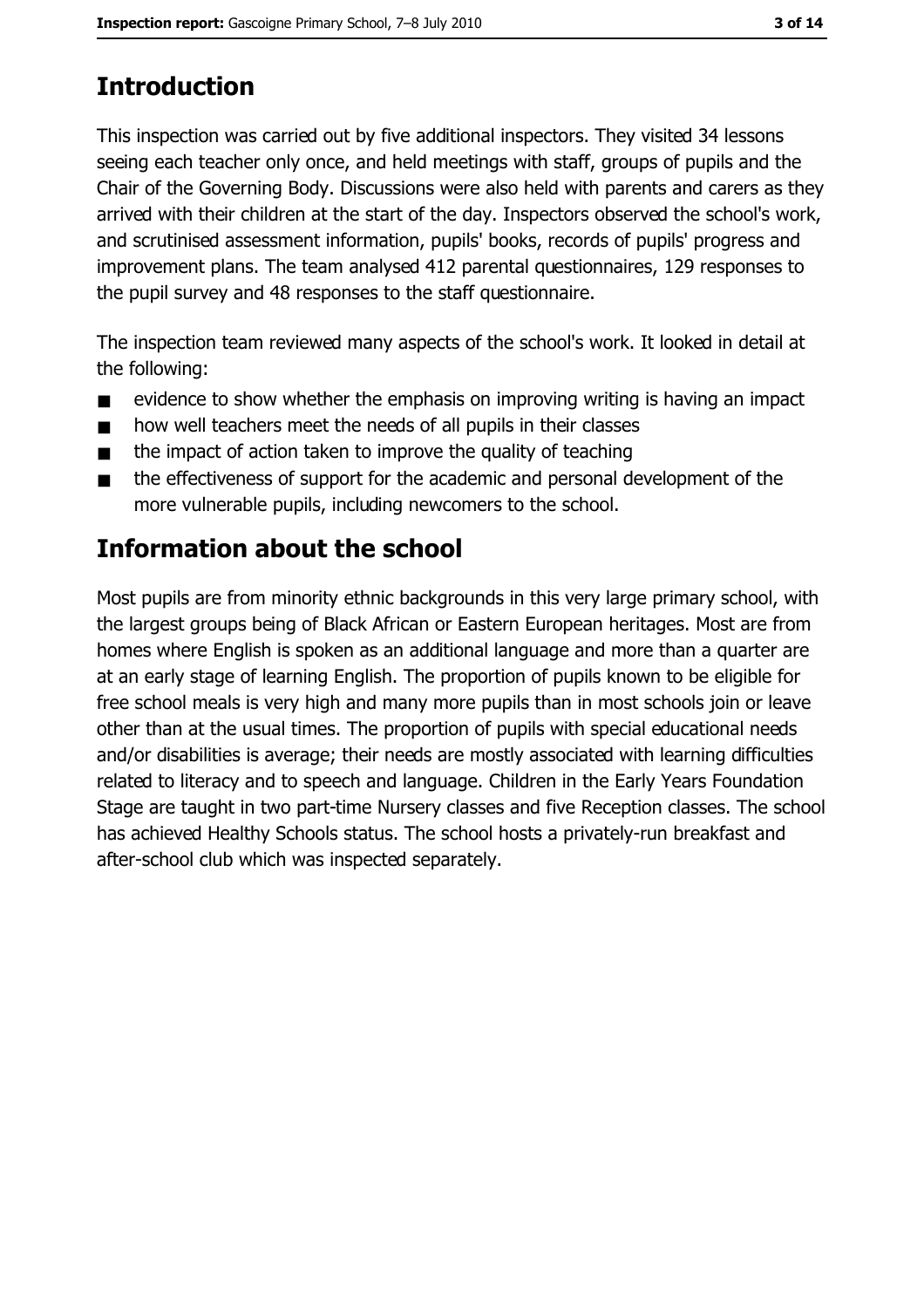## **Inspection judgements**

#### Overall effectiveness: how good is the school?

#### The school's capacity for sustained improvement

## **Main findings**

Gascoigne Primary is a good school. The continuous search for improvement has resulted in some outstanding features. The most significant of these is the high quality of the care, support and quidance, particularly for its more vulnerable pupils and newcomers to the school. Leaders and governors are aware that pupils could go by unnoticed in such a large school, and they work tirelessly and with great success to make sure that this is not the case. Governors and staff ensure that the safety of all those in the school is of paramount importance, the result being that pupils say how safe and well cared for they feel. This view is strongly endorsed by their parents and carers.

Children have an enjoyable start to their school life in the Nursery and Reception classes. They make good progress, from having a level of skills which are much lower than expected for their age on entry, in a stimulating environment where close attention is paid to their individual needs. They develop the skills that stand them in good stead for the future. This good start is built on well in the rest of the school so that pupils, including those with special educational needs and/or disabilities or from different minority ethnic groups, continue to make good progress.

Several factors contribute to the pupils' good achievement, including:

- a considerable proportion of good or better teaching that fires their imaginations  $\blacksquare$
- $\blacksquare$ the provision of an environment rich in talk and language to support their development of English where it is not their home language
- their very positive attitudes to learning and desire to be successful  $\blacksquare$
- the sharp focus on understanding the needs and circumstances of each individual  $\blacksquare$ and the tailoring of support accordingly
- the provision of outstanding links with other agencies that broaden pupils'  $\blacksquare$ experiences and provide additional expertise in support of the more vulnerable pupils.

The focus on improving teaching has made learning interesting and challenging in most lessons. Paired talk and group work are promoted well and questions are used skilfully to make pupils think and check their understanding. However, these techniques are not a consistent feature of lessons throughout the school. At times, teachers do too much of the talking and questioning does not always check pupils' understanding or engage all of the pupils in their lessons. Inconsistencies also remain in the way marking and other quidance helps pupils understand the steps needed to meet their individual targets. The successful focus on improving writing comes, in part, by providing more interesting contexts to stimulate the pupils' imaginations, with the whole school focusing each week on the same project such as 'My favourite teacher'.

| ↗ |  |
|---|--|
| ↗ |  |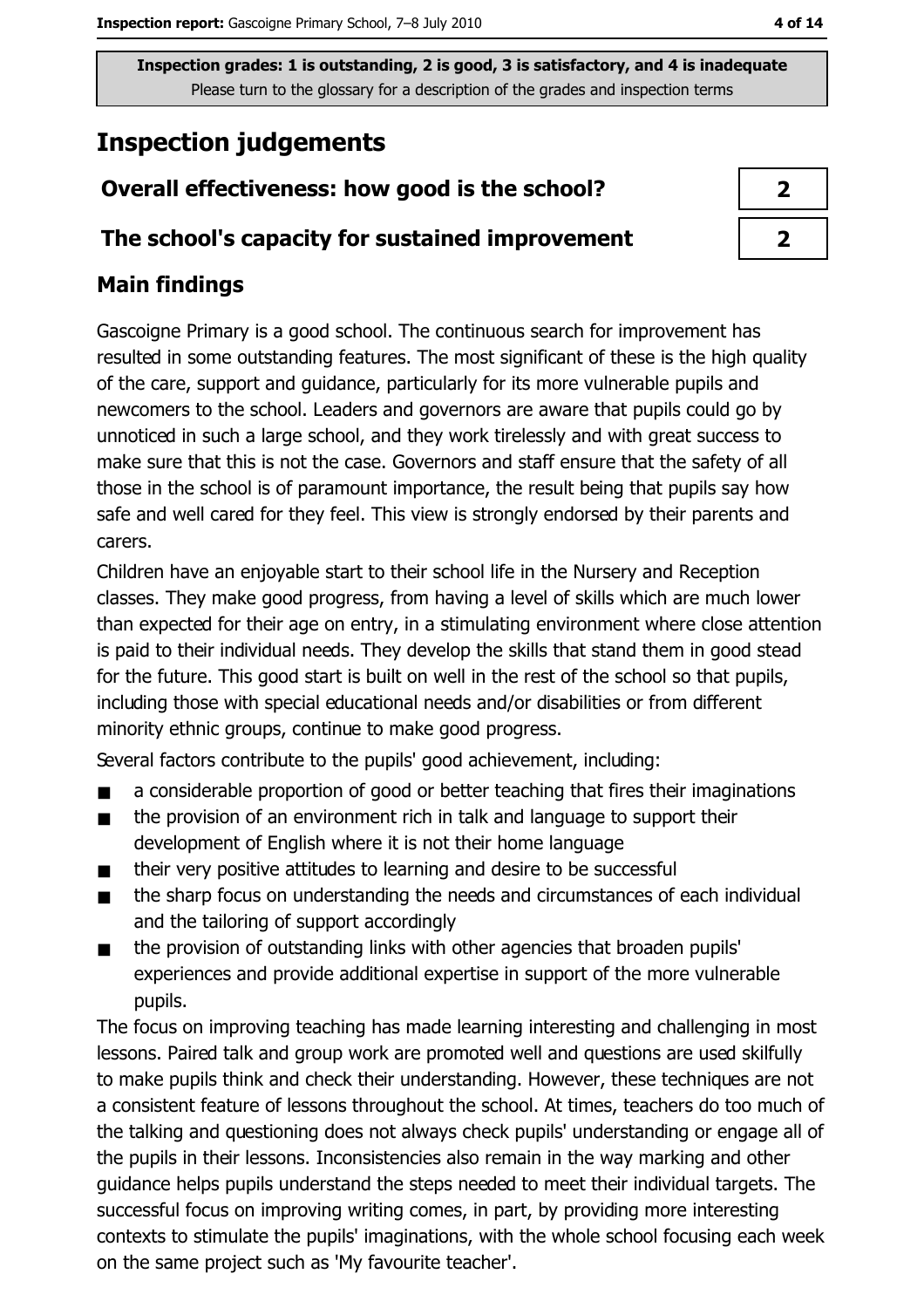The pupils' outstanding spiritual, moral, social and cultural development and excellent behaviour support their learning and generate a harmonious and purposeful atmosphere throughout the school. Pupils of all backgrounds work and play happily together and take great pride in helping newcomers to make friends and settle in quickly. This is not only a highly cohesive school, but is outward looking and takes very seriously its responsibility to the local community and the world beyond. This outstanding focus on community cohesion accounts in part for the excellent contribution made by the pupils not just to school life but also to the local area.

 $\Box$  The school's good capacity for further improvement is based on effective self-evaluation. Procedures to check the school's performance and that of individual staff are thorough. Emerging concerns are tackled rigorously through carefully prepared improvement plans. The progress being made towards the school's targets are regularly checked and priorities are linked carefully to further staff training. The school can point to many examples where it has developed its staff from being inexperienced into effective practitioners.

## What does the school need to do to improve further?

- Accelerate pupils' learning and bring the quality of teaching more consistently up to  $\blacksquare$ that of the best by:
	- using more effective questioning techniques to check pupils' understanding and engage them in their learning
	- providing consistent challenge for the more able pupils.
- Give pupils clearer quidance about how to improve their work, meet their targets  $\blacksquare$ and take greater responsibility for their learning by:
	- ensuring that pupils are clear about their targets and receive clear written feedback on how to achieve them
	- providing time for pupils to respond to their teachers' marking
	- involving pupils in assessing their own progress and that of their peers.

#### **Outcomes for individuals and groups of pupils**

Almost all pupils work with interest in lessons. They really enjoy their work and school life. They concentrate and persevere with tasks without adult help even when these are difficult. The pupils' collaboration as part of a team or when discussing ideas with a partner are key factors supporting their learning. The features also account not just for their good progress but also in building a firm platform for success in the future. The large majority of pupils who are at the school from Year 1 reach the national average by Year 6 in both English and mathematics. Later arrivals, often from abroad with very limited English, make at least good and at times outstanding progress but, because of their short time at the school, do not always reach expected levels by the time they leave for secondary school.

 $\overline{2}$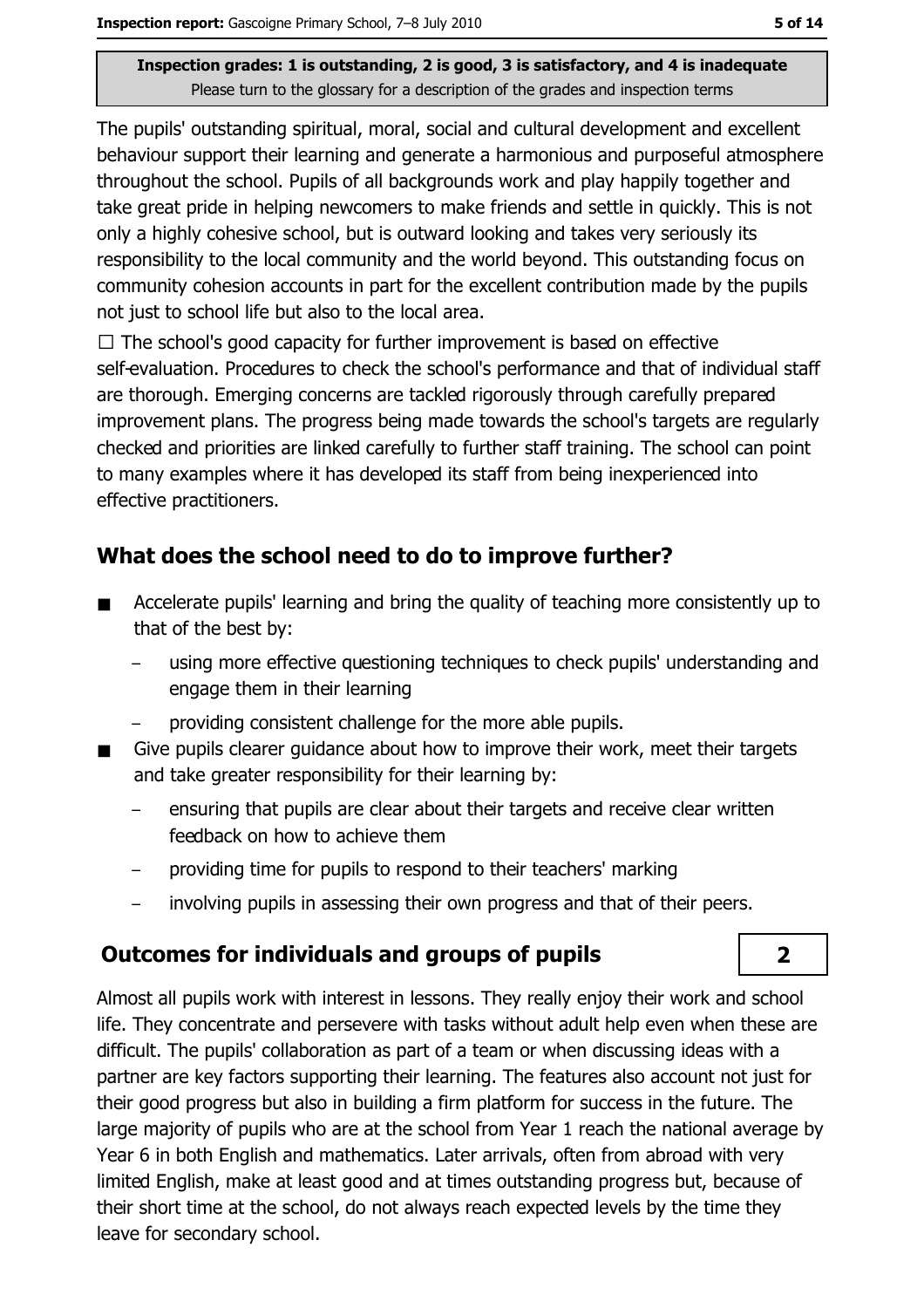Pupils show great consideration and respect towards each other and adults. They are interested in the diversity around them and are very keen to learn about the customs and values of others. Pupils, especially those who have particular responsibilities, are capable of resolving conflicts sensibly and promoting friendliness. Their clear understanding of their place in the world is reflected in their interest in environmental issues.

 $\Box$  Pupils are extremely proud of their school and participate with great enthusiasm in cultural events organised for them. The 'worry box' system adds to their sense of security because they believe someone will listen and act upon their concerns. They understand what they should do to adopt a healthy lifestyle, making sensible choices over their diets and participating in many sporting events such as the 'Greek Olympics'. They have a considerable voice in developments in the school, raise funds for several charities and have expressed their views about traffic outside the school.

These are the grades for pupils' outcomes

| Pupils' achievement and the extent to which they enjoy their learning                                                     | 2                       |
|---------------------------------------------------------------------------------------------------------------------------|-------------------------|
| Taking into account:<br>Pupils' attainment <sup>1</sup>                                                                   | 3                       |
| The quality of pupils' learning and their progress                                                                        | $\mathcal{P}$           |
| The quality of learning for pupils with special educational needs and/or<br>disabilities and their progress               | 2                       |
| The extent to which pupils feel safe                                                                                      | $\overline{\mathbf{2}}$ |
| <b>Pupils' behaviour</b>                                                                                                  | 1                       |
| The extent to which pupils adopt healthy lifestyles                                                                       | $\overline{\mathbf{2}}$ |
| The extent to which pupils contribute to the school and wider community                                                   | 1                       |
| The extent to which pupils develop workplace and other skills that will<br>contribute to their future economic well-being | $\overline{2}$          |
| Taking into account:<br>Pupils' attendance <sup>1</sup>                                                                   | 3                       |
| The extent of pupils' spiritual, moral, social and cultural development                                                   |                         |

#### How effective is the provision?

Classrooms are stimulating and calm places in which to learn because of the helpful

The grades for attainment and attendance are: 1 is high; 2 is above average; 3 is broadly average; and 4 is low.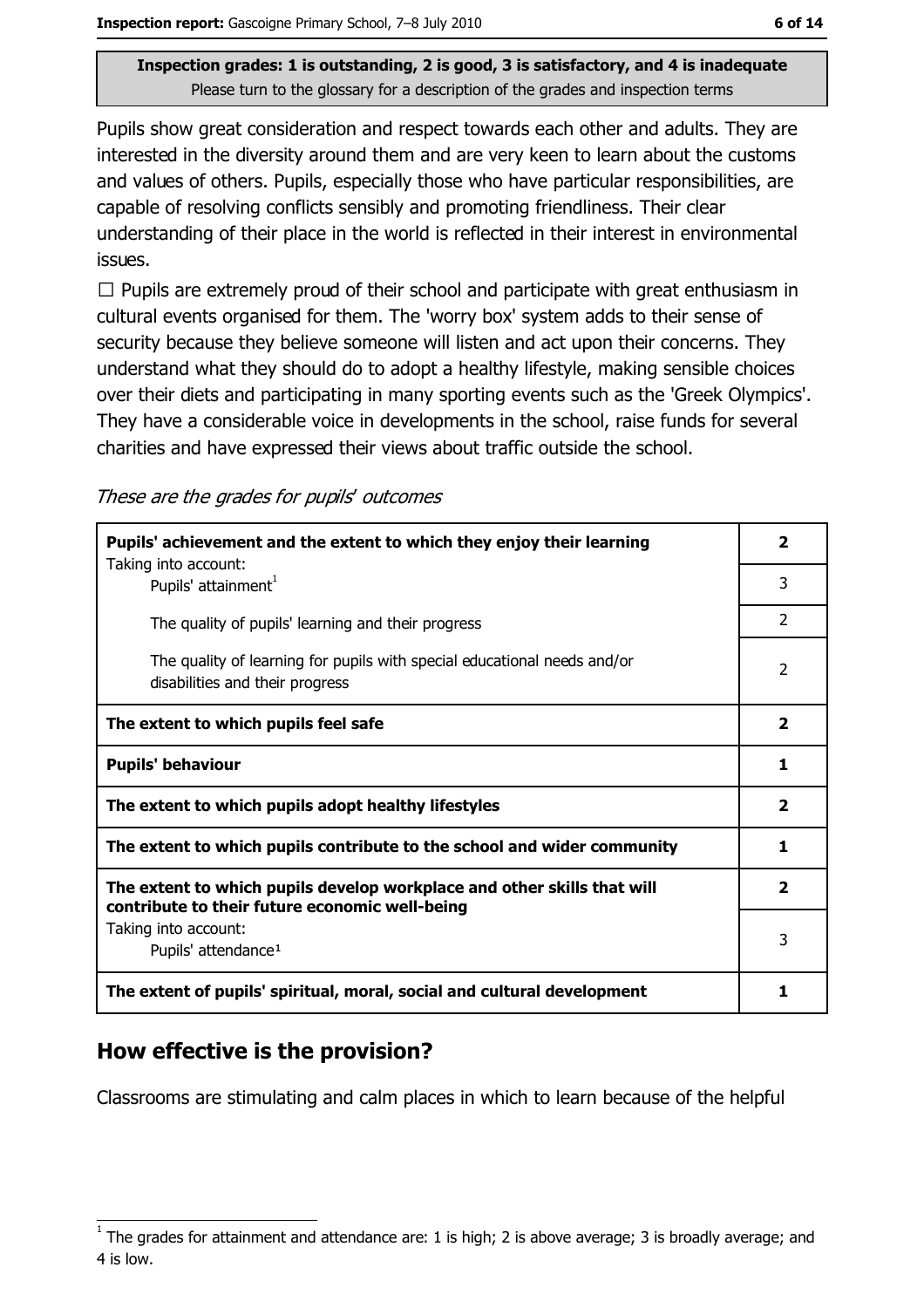displays and the way pupils respond to their teacher's expectations of their behaviour. Most teachers use assessment information well to adapt lessons and deploy support staff to meet the pupils' needs, but not always to ensure consistent challenge for the more able pupils. Teachers' marking makes clear to pupils what they do well, but not what they need to do to improve their work to meet their targets through clear written feedback. Furthermore, teachers do not always give pupils time to respond to any comments and they have few opportunities to assess their work or that of others.

Close attention is paid to developing basic skills while at the same time seeking to make the pupils' experiences more interesting by linking learning in different subjects through the 'creative learning journey'. The wide range of other enrichment activities during and beyond the school day adds breadth and much enjoyment to their experiences, including links with local secondary schools to extend opportunities for sport. Programmes are adapted well to meet the learning and language needs of the pupils, and to extend gifted and talented pupils.  $\Box$ 

 $\Box$  The school has an extremely clear understanding of the circumstances of the pupils, and uses this and assessment data to identify the precise difficulties faced by pupils and to carefully tailor programmes for withdrawal and other intervention groups. The support of external agencies is sought where needed and is used to very good effect to help the school to support pupils with special educational needs and/or disabilities. Arrangements to help the pupils settle into school at whatever time this might be, to transfer between classes and move on to secondary school are very sensitively handled and help to give a smooth transfer from one stage to the next.

These are the grades for the quality of provision

| The quality of teaching                                                                                    |  |
|------------------------------------------------------------------------------------------------------------|--|
| Taking into account:<br>The use of assessment to support learning                                          |  |
| The extent to which the curriculum meets pupils' needs, including, where<br>relevant, through partnerships |  |
| The effectiveness of care, guidance and support                                                            |  |

#### How effective are leadership and management?

The headteacher has high expectations, and is supported in the drive to break down barriers to learning for all pupils by a cohesive and motivated staff team. He has established a clear direction and is taking staff with him in the drive to improve the pupils' achievement further. The school's targets are challenging and progress towards them carefully checked. There is an ethos where all members of staff strive to become more effective in their work. Having the opportunity to work alongside others has proved to be particularly successful in the development of their skills.

The staff team shares the headteacher's focus on promoting equality of opportunity and tackling discrimination. Consequently, this is a very cohesive school, where everyone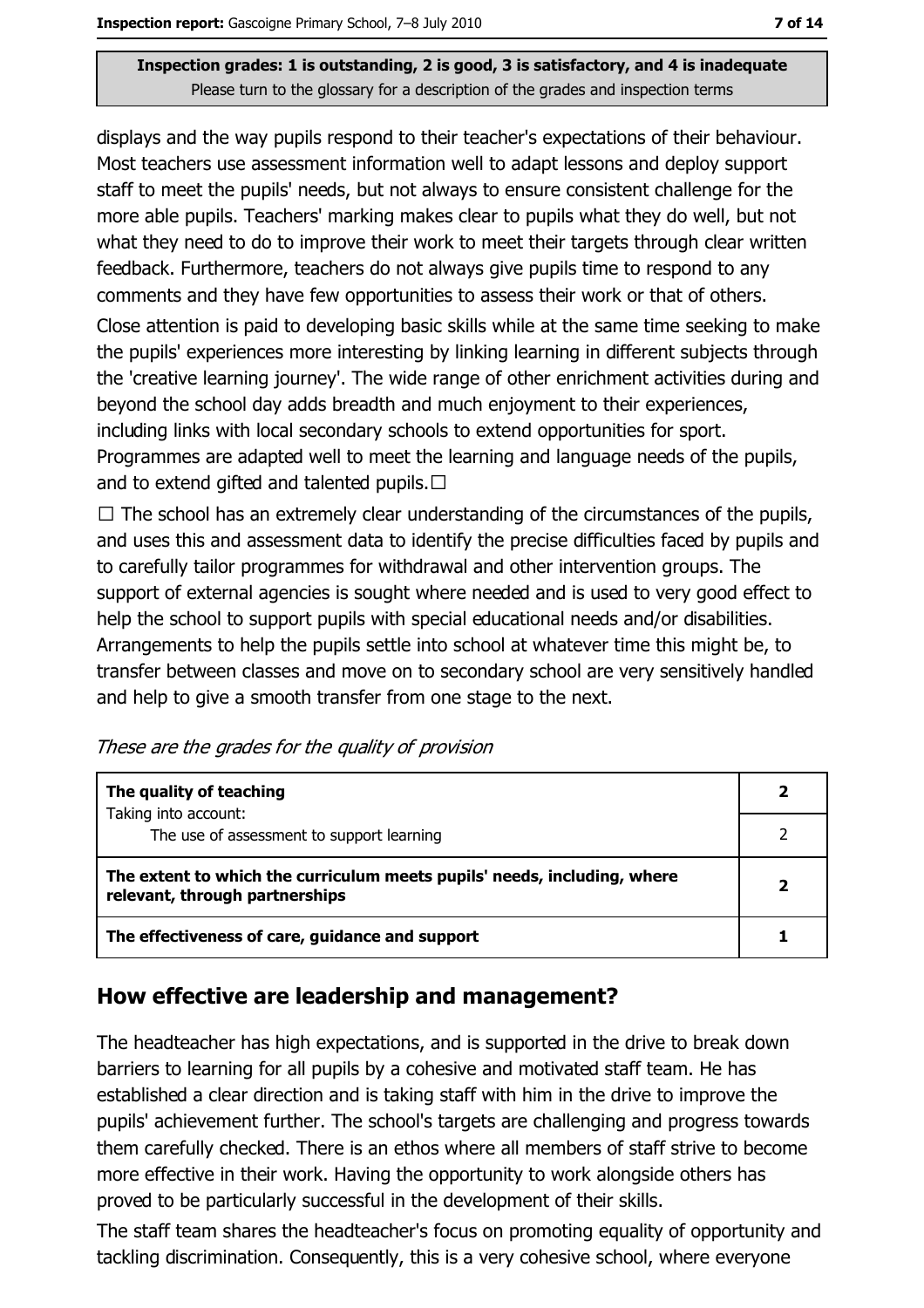feels valued and where pupils from minority ethnic groups achieve equally well. The school has a very clear understanding of its context and has undertaken extensive work with key groups to encourage a sense of belonging and engagement. For example, the Albanian community project is valued very highly by parents who spoke favourably about how it has improved their lives. The evaluation of the school's community cohesion work has been used to identify the next priorities to be tackled in its drive to engage more with groups nationally and globally.  $\Box$ 

Governors are fully involved in identifying priorities for improvement for the school and carefully check the impact of their policies. They ensure that procedures for safeguarding the pupils and vetting all those who work in the school are constantly under review and regularly updated to reflect changing circumstances.  $\Box$ 

 $\Box$  Parents are very happy with the links forged between home and school, which are used not just to help them to support their children's learning but also to point them towards additional services in the area. The school supports pupils and enriches their experiences effectively through its excellent links with a variety of outside organisations.

| The effectiveness of leadership and management in embedding ambition and<br>driving improvement                                                                     | $\overline{\mathbf{2}}$ |
|---------------------------------------------------------------------------------------------------------------------------------------------------------------------|-------------------------|
| Taking into account:<br>The leadership and management of teaching and learning                                                                                      | 2                       |
| The effectiveness of the governing body in challenging and supporting the<br>school so that weaknesses are tackled decisively and statutory responsibilities<br>met | $\overline{\mathbf{2}}$ |
| The effectiveness of the school's engagement with parents and carers                                                                                                | $\overline{\mathbf{2}}$ |
| The effectiveness of partnerships in promoting learning and well-being                                                                                              | 1                       |
| The effectiveness with which the school promotes equality of opportunity and<br>tackles discrimination                                                              | $\overline{\mathbf{2}}$ |
| The effectiveness of safeguarding procedures                                                                                                                        | $\overline{\mathbf{2}}$ |
| The effectiveness with which the school promotes community cohesion                                                                                                 | 1.                      |
| The effectiveness with which the school deploys resources to achieve<br>value for money                                                                             | 2                       |

These are the grades for leadership and management

#### **Early Years Foundation Stage**

The children are happy and enjoy all that is provided for them, developing very positive attitudes to learning. The environment both inside and outdoors is welcoming, stimulating and buzzing with activity. Through thorough assessment procedures, adults are able to plan to provide appropriate activities in each area of learning for individual children. These are balanced well between those where adults take the lead and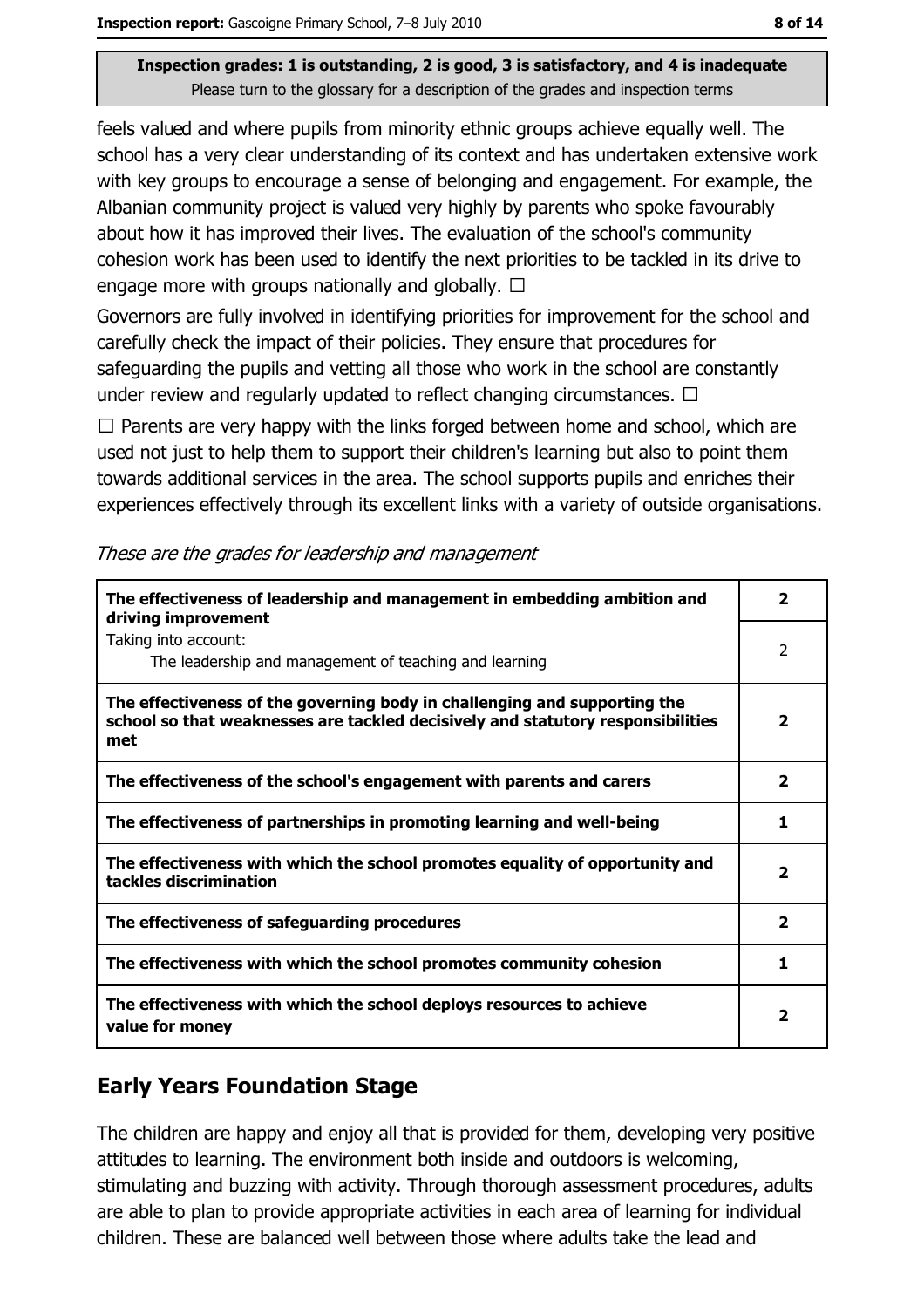opportunities for the children to take responsibility for their own learning. Through this provision, they develop independence by selecting resources and initiating activities themselves, work collaboratively and learn to share and take turns, while treating others with consideration. Their behaviour is outstanding.

Adults move learning forward through their comments and questions, although not all use these strategies skilfully. Children new to English develop their skills guickly by being immersed from the start in an environment rich in language through displays, plenty of opportunities to use talk, and very good modelling by adults. There is ample outdoor space with plans for further shelter. These areas are used creatively to develop learning and for the children to explore and investigate the natural world, again with language skills at the forefront.

 $\Box$  Assessment information is used carefully to analyse the performance of different groups and to identify priorities for the development of the provision. Adults in this large team work well together, benefiting considerably from frequent training in which to hone their skills. Great care is taken to safeguard the welfare of the children and to help them to learn how they can take care of themselves. Close links with home help to smooth the children's start and careful attention is paid to helping them to see their movement up the school just as part of a journey.

| <b>Overall effectiveness of the Early Years Foundation Stage</b><br>Taking into account:     | 2 |
|----------------------------------------------------------------------------------------------|---|
| Outcomes for children in the Early Years Foundation Stage                                    |   |
| The quality of provision in the Early Years Foundation Stage                                 |   |
| The effectiveness of leadership and management of the Early Years<br><b>Foundation Stage</b> | 2 |

These are the grades for the Early Years Foundation Stage

#### **Views of parents and carers**

Responses to the questionnaire show that parents are happy with the school's work. Parents are almost unanimous in saying that their children enjoy school. The inspection team concurs with their positive views, particularly those about the good quality of the teaching which helps to prepare their children well for the next stage of their education, that individual needs are carefully met and that the school is well led and managed.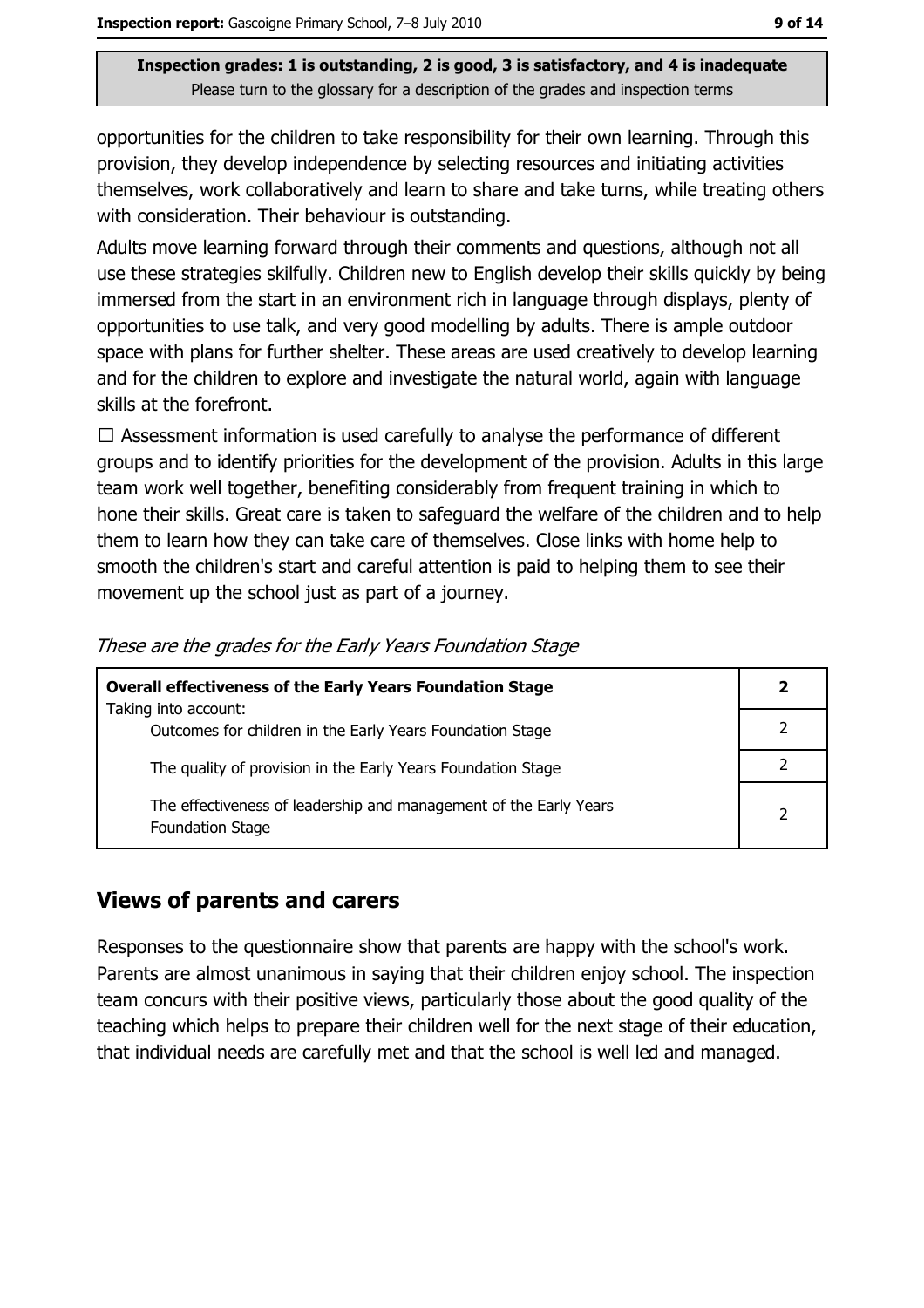#### Responses from parents and carers to Ofsted's questionnaire

Ofsted invited all the registered parents and carers of pupils registered at Gascoigne Primary School to complete a questionnaire about their views of the school.

In the questionnaire, parents and carers were asked to record how strongly they agreed with 13 statements about the school.

The inspection team received 412 completed questionnaires by the end of the on-site inspection. In total, there are 975 pupils registered at the school.

| <b>Statements</b>                                                                                                                                                                                                                                       | <b>Strongly</b><br><b>Agree</b> |               | <b>Agree</b> |               | <b>Disagree</b> |                | <b>Strongly</b><br>disagree |               |
|---------------------------------------------------------------------------------------------------------------------------------------------------------------------------------------------------------------------------------------------------------|---------------------------------|---------------|--------------|---------------|-----------------|----------------|-----------------------------|---------------|
|                                                                                                                                                                                                                                                         | <b>Total</b>                    | $\frac{1}{2}$ | <b>Total</b> | $\frac{1}{2}$ | <b>Total</b>    | $\frac{0}{0}$  | <b>Total</b>                | $\frac{1}{2}$ |
| My child enjoys school                                                                                                                                                                                                                                  | 242                             | 59            | 160          | 39            | 5               | $\mathbf 1$    | $\mathbf{1}$                | 0             |
| The school keeps my child<br>safe                                                                                                                                                                                                                       | 196                             | 48            | 206          | 50            | $\overline{7}$  | $\overline{2}$ | $\overline{2}$              | 0             |
| The school informs me<br>about my child's progress                                                                                                                                                                                                      | 174                             | 42            | 213          | 52            | 16              | $\overline{4}$ | $\overline{2}$              | 0             |
| My child is making enough<br>progress at this school                                                                                                                                                                                                    | 153                             | 37            | 230          | 56            | 21              | 5              | 4                           | $\mathbf{1}$  |
| The teaching is good at this<br>school                                                                                                                                                                                                                  | 162                             | 39            | 233          | 57            | 14              | 3              | $\mathbf{1}$                | 0             |
| The school helps me to<br>support my child's learning                                                                                                                                                                                                   | 136                             | 33            | 230          | 56            | 37              | 9              | 3                           | $\mathbf{1}$  |
| The school helps my child to<br>have a healthy lifestyle                                                                                                                                                                                                | 130                             | 32            | 237          | 58            | 30              | 7              | 6                           | $\mathbf{1}$  |
| The school makes sure that<br>my child is well prepared for<br>the future (for example<br>changing year group,<br>changing school, and for<br>children who are finishing<br>school, entering further or<br>higher education, or<br>entering employment) | 124                             | 30            | 242          | 59            | 16              | 4              | 5                           | $\mathbf{1}$  |
| The school meets my child's<br>particular needs                                                                                                                                                                                                         | 100                             | 24            | 270          | 66            | 19              | 5              | $\overline{2}$              | 0             |
| The school deals effectively<br>with unacceptable behaviour                                                                                                                                                                                             | 112                             | 27            | 252          | 61            | 26              | 6              | 5                           | $\mathbf{1}$  |
| The school takes account of<br>my suggestions and<br>concerns                                                                                                                                                                                           | 82                              | 20            | 269          | 65            | 27              | 7              | 4                           | $\mathbf{1}$  |
| The school is led and<br>managed effectively                                                                                                                                                                                                            | 111                             | 27            | 270          | 66            | $\overline{7}$  | $\overline{2}$ | 3                           | $\mathbf{1}$  |
| Overall, I am happy with my<br>child's experience at this<br>school                                                                                                                                                                                     | 167                             | 41            | 219          | 53            | 10              | $\overline{2}$ | 3                           | $\mathbf{1}$  |

The table above summarises the responses that parents and carers made to each statement. The percentages indicate the proportion of parents and carers giving that response out of the total number of completed questionnaires. Where one or more parents and carers chose not to answer a particular question, the percentages will not add up to 100%.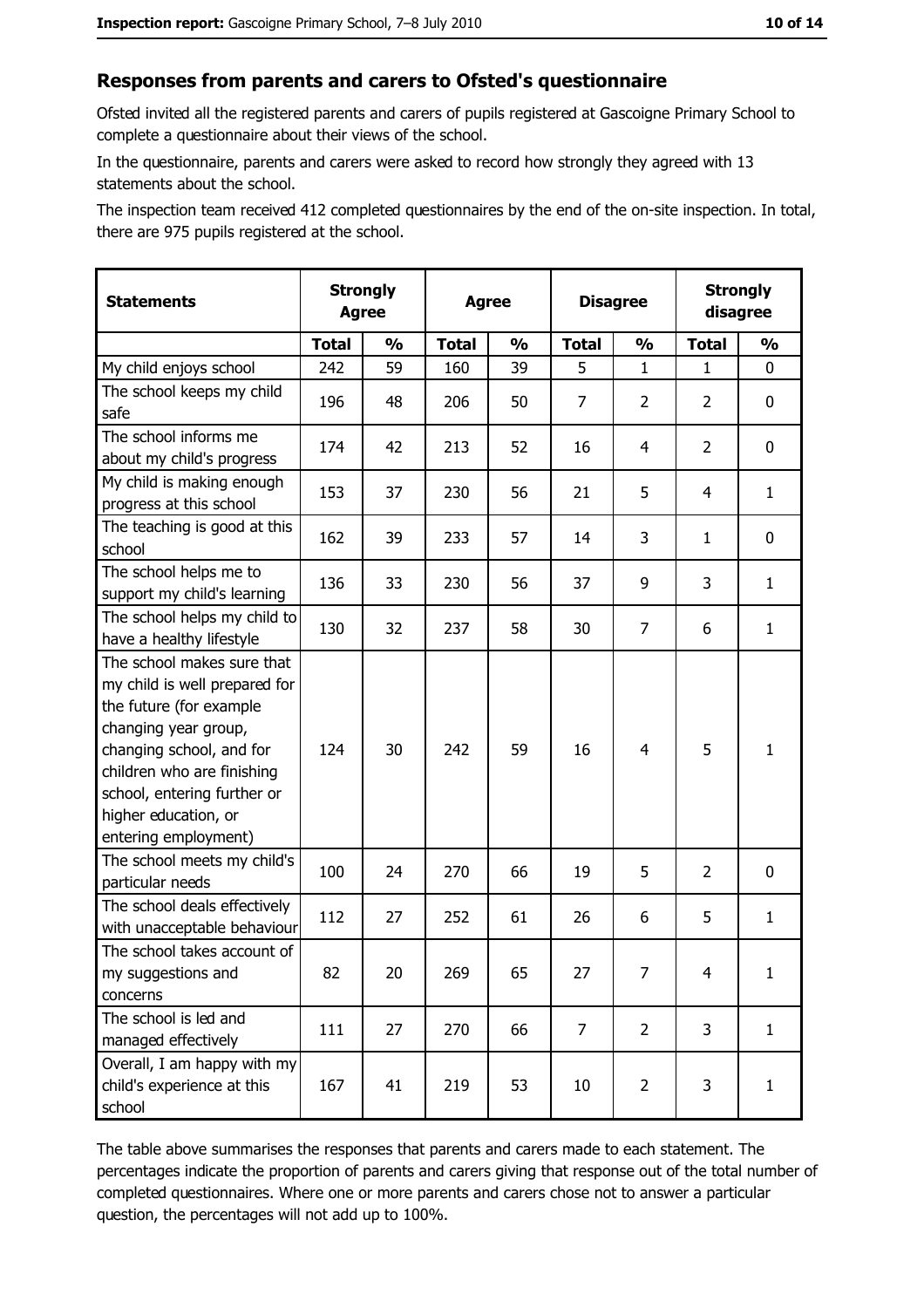## Glossary

| Grade   | <b>Judgement</b> | <b>Description</b>                                                                                                                                                                                                               |
|---------|------------------|----------------------------------------------------------------------------------------------------------------------------------------------------------------------------------------------------------------------------------|
| Grade 1 | Outstanding      | These features are highly effective. An oustanding<br>school provides exceptionally well for its pupils' needs.                                                                                                                  |
| Grade 2 | Good             | These are very positive features of a school. A school<br>that is good is serving its pupils well.                                                                                                                               |
| Grade 3 | Satisfactory     | These features are of reasonable quality. A satisfactory<br>school is providing adequately for its pupils.                                                                                                                       |
| Grade 4 | Inadequate       | These features are not of an acceptable standard. An<br>inadequate school needs to make significant<br>improvement in order to meet the needs of its pupils.<br>Ofsted inspectors will make further visits until it<br>improves. |

## What inspection judgements mean

#### **Overall effectiveness of schools**

|                       | Overall effectiveness judgement (percentage of<br>schools) |      |                     |                   |
|-----------------------|------------------------------------------------------------|------|---------------------|-------------------|
| <b>Type of school</b> | <b>Outstanding</b>                                         | Good | <b>Satisfactory</b> | <b>Inadequate</b> |
| Nursery schools       | 51                                                         | 45   | 0                   | 4                 |
| Primary schools       | 6                                                          | 41   | 42                  | 10                |
| Secondary schools     | 8                                                          | 34   | 44                  | 14                |
| Sixth forms           | 10                                                         | 37   | 50                  | 3                 |
| Special schools       | 32                                                         | 38   | 25                  | 5                 |
| Pupil referral units  | 12                                                         | 43   | 31                  | 14                |
| All schools           | 9                                                          | 40   | 40                  | 10                |

New school inspection arrangements were introduced on 1 September 2009. This means that inspectors now make some additional judgements that were not made previously.

The data in the table above is for the period 1 September to 31 December 2009 and is the most recently published data available (see www.ofsted.gov.uk). Please note that the sample of schools inspected during the autumn term 2009 was not representative of all schools nationally, as weaker schools are inspected more frequently than good or outstanding schools.

Percentages are rounded and do not always add exactly to 100. Secondary school figures include those that have sixth forms, and sixth form figures include only the data specifically for sixth form inspection judgements.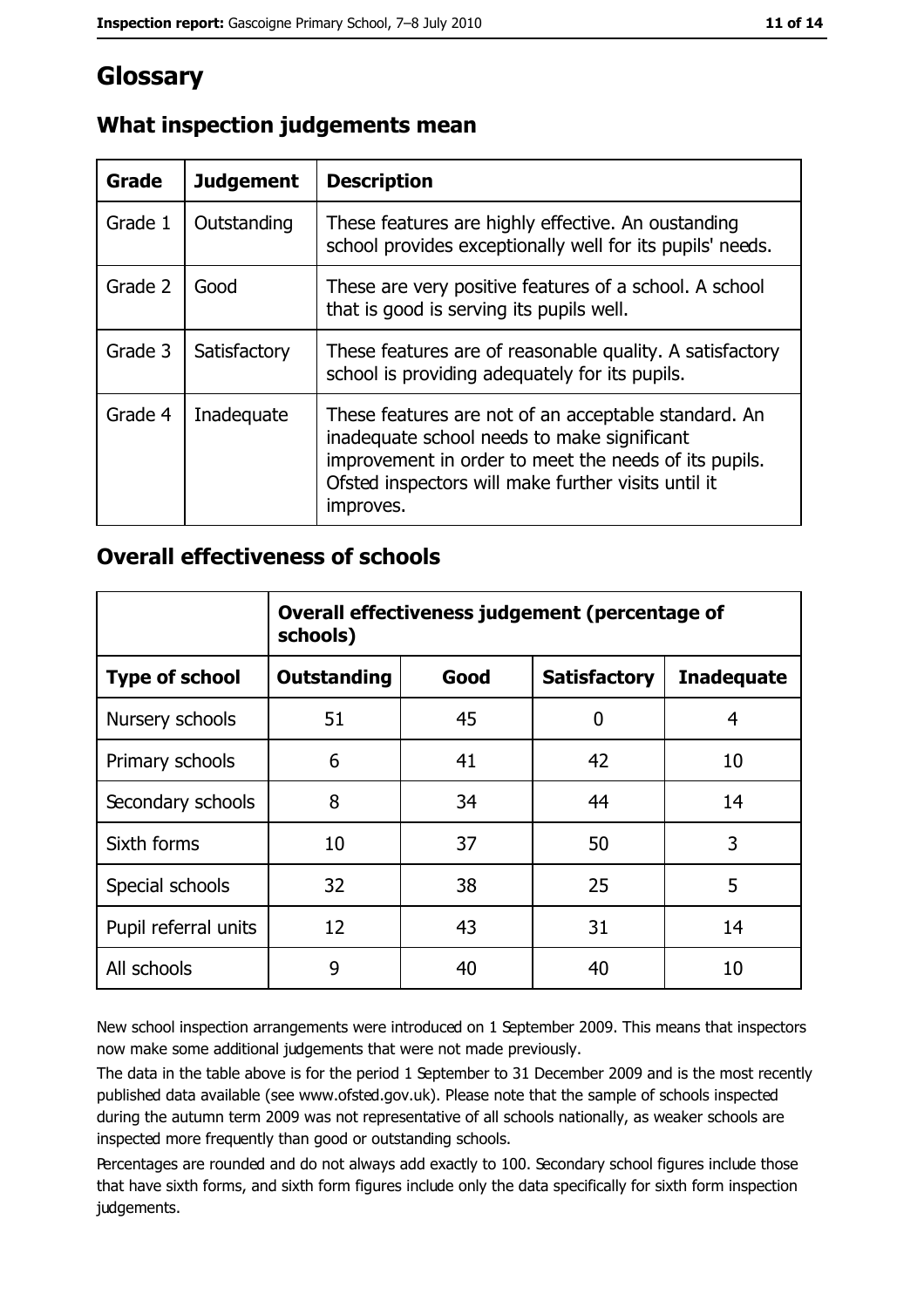# **Common terminology used by inspectors**

| Achievement:                  | the progress and success of a pupil in<br>their learning, development or training.                                                                                                                                                                                                                           |
|-------------------------------|--------------------------------------------------------------------------------------------------------------------------------------------------------------------------------------------------------------------------------------------------------------------------------------------------------------|
| Attainment:                   | the standard of the pupils' work shown by<br>test and examination results and in<br>lessons.                                                                                                                                                                                                                 |
| Capacity to improve:          | the proven ability of the school to<br>continue improving. Inspectors base this<br>judgement on what the school has<br>accomplished so far and on the quality of<br>its systems to maintain improvement.                                                                                                     |
| Leadership and management:    | the contribution of all the staff with<br>responsibilities, not just the headteacher,<br>to identifying priorities, directing and<br>motivating staff and running the school.                                                                                                                                |
| Learning:                     | how well pupils acquire knowledge,<br>develop their understanding, learn and<br>practise skills and are developing their<br>competence as learners.                                                                                                                                                          |
| <b>Overall effectiveness:</b> | inspectors form a judgement on a school's<br>overall effectiveness based on the findings<br>from their inspection of the school. The<br>following judgements, in particular,<br>influence what the overall effectiveness<br>judgement will be.                                                               |
|                               | The school's capacity for sustained<br>improvement.<br>Outcomes for individuals and groups<br>of pupils.<br>The quality of teaching.<br>The extent to which the curriculum<br>meets pupil's needs, including where<br>relevant, through partnerships.<br>The effectiveness of care, guidance<br>and support. |
| Progress:                     | the rate at which pupils are learning in<br>lessons and over longer periods of time. It<br>is often measured by comparing the<br>pupils' attainment at the end of a key<br>stage with their attainment when they<br>started.                                                                                 |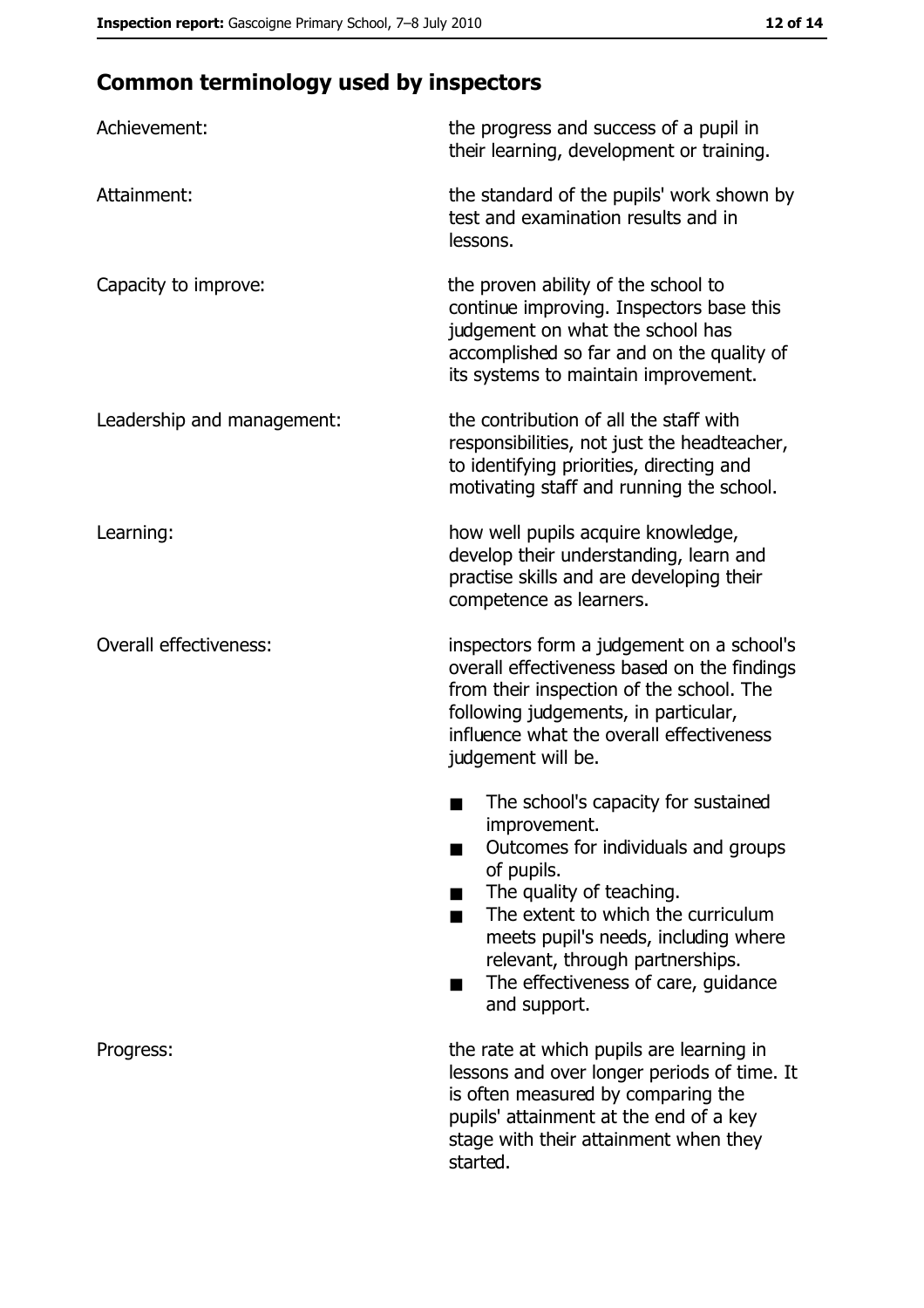This letter is provided for the school, parents and carers to share with their children. It describes Ofsted's main findings from the inspection of their school.



9 July 2010

Dear Pupils

Inspection of Gascoigne Primary School, Barking, IG11 7DR

On behalf of the inspection team I would like to thank you all very much for your friendliness and help when we visited your school recently. We agree with you that Gascoigne Primary is a good school. You clearly enjoy school and we agree with you that your teachers take very good care of you. Your behaviour is excellent, and those of you who have special jobs, like members of the school council, carry out your duties responsibly. We were also struck by the way you all help newcomers to the school settle in and make new friends quickly.

You make good progress during your time in school, learning the skills you need for the future. Those of you new to English develop your skills well and soon make similar progress in all subjects as others in your classes. This is because you are taught well and have interesting things to learn. Those of you who find learning more difficult also make good progress because of the support you receive, particularly from classroom assistants.

Evervone is trying hard to make the school even better. The two things we have asked the teachers and other adults to do are to:

- bring all teaching up to the quality of the best
- help you more through their marking to understand what you can do to reach your targets.

You can play your part in helping the school to get even better by continuing to work hard and show pride in your school.

I wish you well for the future.

Yours sincerely

Martin Beale

Lead inspector